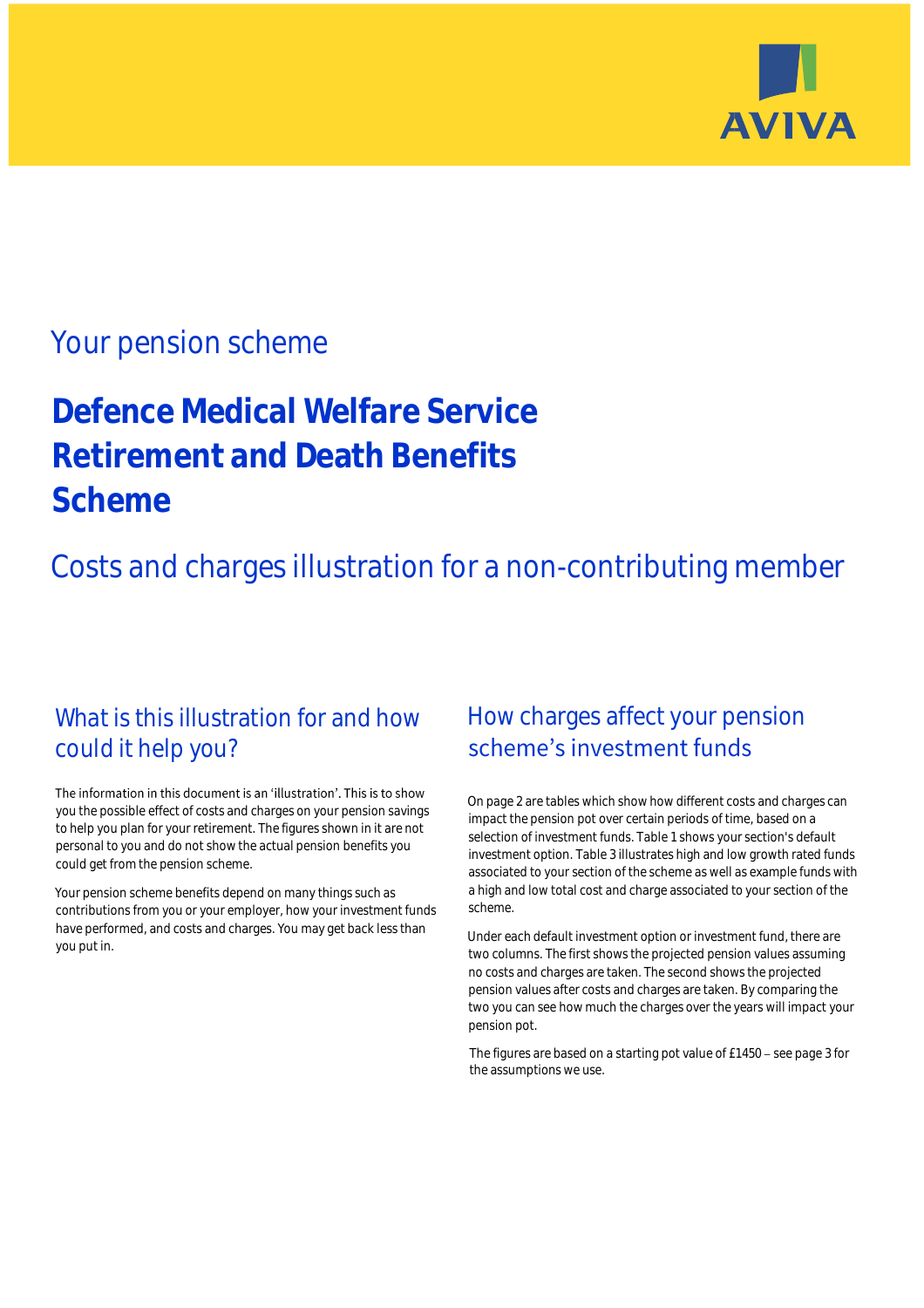**Table 1**

| Illustration of effect of costs and charges on the Default Investment Option in |
|---------------------------------------------------------------------------------|
| Defence Medical Welfare Service Retirement and Death Benefits Scheme            |

|                | <b>My Future</b>                       |                                    |  |  |  |  |
|----------------|----------------------------------------|------------------------------------|--|--|--|--|
|                | Assumed growth rate 3.3% (p.a.)        |                                    |  |  |  |  |
|                | Assumed costs and charges 0.62% (p.a.) |                                    |  |  |  |  |
| At end of year | Projected value assuming no            | <b>Projected value after costs</b> |  |  |  |  |
|                | costs and charges are taken            | and charges are taken              |  |  |  |  |
| $\mathbf{1}$   | £1,470                                 | £1,460                             |  |  |  |  |
| $\overline{2}$ | £1,480                                 | £1,460                             |  |  |  |  |
| 3              | £1,500                                 | £1,470                             |  |  |  |  |
| 4              | £1,510                                 | £1,480                             |  |  |  |  |
| 5              | £1,530                                 | £1,480                             |  |  |  |  |
| 10             | £1,610                                 | £1,510                             |  |  |  |  |
| 15             | £1,700                                 | £1,550                             |  |  |  |  |
| 20             | £1,800                                 | £1,580                             |  |  |  |  |
| 25             | £1,890                                 | £1,620                             |  |  |  |  |
| 30             | £2,000                                 | £1,650                             |  |  |  |  |
| 35             | £2,110                                 | £1,690                             |  |  |  |  |
| 40             | £1,710<br>£2,200                       |                                    |  |  |  |  |
| 45             | £2,250                                 | £1,700                             |  |  |  |  |
| 50             | £2,260<br>£1,660                       |                                    |  |  |  |  |

### **Table 2**

| List of Funds included in the Default Investment Option |                       |                    |
|---------------------------------------------------------|-----------------------|--------------------|
| <b>Fund name</b>                                        | <b>Total Cost and</b> | <b>Growth Rate</b> |
|                                                         | Charge (p.a.)         | (p.a.)             |
| Av My Future Consolidation-FPMFCONP                     | 0.58%                 | 2.40%              |
| Av My Future Growth-FPMFGROP                            | 0.64%                 | 3.60%              |
|                                                         |                       |                    |
|                                                         |                       |                    |
|                                                         |                       |                    |
|                                                         |                       |                    |
|                                                         |                       |                    |
|                                                         |                       |                    |
|                                                         |                       |                    |
|                                                         |                       |                    |

**Aviva Life & Pensions UK Limited.**

Registered in England No. 3253947. Registered office: Aviva, Wellington Row, York, YO90 1WR. Authorised by the Prudential Regulation Authority and regulated by the Financial Conduct Authority and the Prudential Regulation Authority. Firm Reference Number 185896. **aviva.co.uk** TEMP GFI NG071309 09/2018